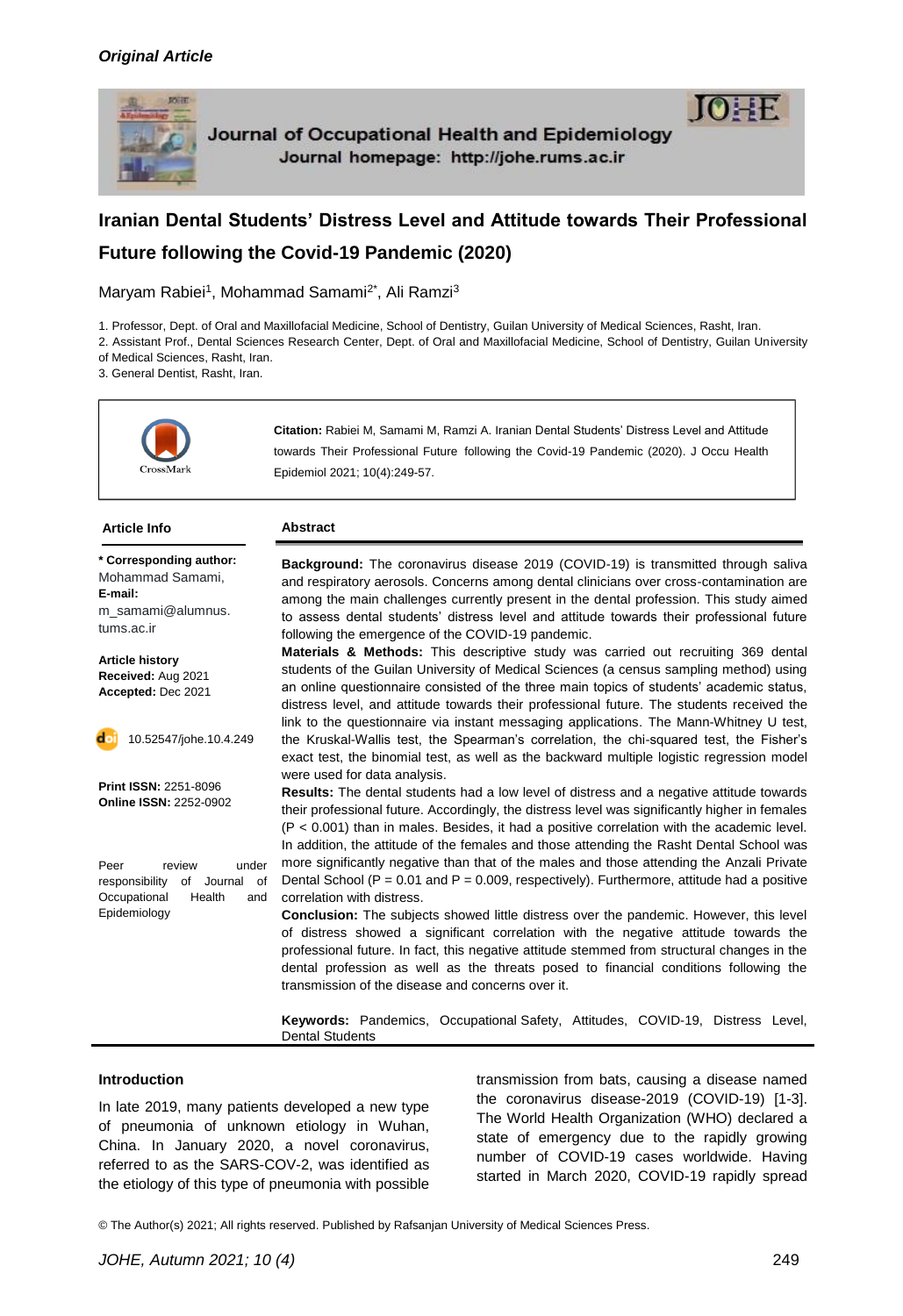worldwide, so the WHO declared a global pandemic [2, 4-6]. This virus is transmitted through respiratory droplets and aerosols. Besides, it has a high level of infectivity resulting in high rates of morbidity and mortality in all age groups, particularly in the elderly and individuals with a weakened immune system [2, 7, 8]. According to the WHO, the number of confirmed global cases of COVID-19 has amounted to 146,345,157, with 3,102,323 deaths as of April 24, 2021. COVID-19 has a mean incubation period of 4 to 14 days, with its most commonly reported symptoms being fever, fatigue, dry cough, myalgia, and dyspnea, which usually last for 2 to 14 days [7, 8]. In fact, no specific antiviral medication has been introduced as definite treatment for this virus [9]. The first approved vaccine for COVID-19 was used in the United States in December 2020, with an increasing number of individuals being vaccinated worldwide since then. However, the number of vaccinated cases is still very low in many developing and poorly developed countries due to financial constraints.

Upon the announcement of the COVID-19 pandemic by the WHO, many governments worldwide started to implement unprecedented infection control policies of protecting their people and controlling the spread of COVID-19. These policies included social distancing, self-quarantine, lockdown of public places, such as shopping malls, restaurants, schools, and universities, removal of unnecessary services, and cancellation of travel plans, which led to adverse economic and psychosocial consequences, as well as changes in educational systems. Psychological impacts of the COVID-19 pandemic may include increased levels of fear, anxiety, distress, stress, fatigue, anger, loneliness, and behavioral disorders. In addition, the pandemic can create a negative attitude towards life and hope for the future [4, 7, 10-12]. Several cases of attempted and completed suicide have been reported due to the COVID-19 pandemic as well [12, 13]. In addition to the normal fear caused by the disease itself, discouraging, controversial, and unconfirmed news and rumors in the media bombard the public opinion, medical staff, healthcare workers, and students, causing fear and stress [14, 15].

An occupational hazard is defined as "a risk posed to a person, which usually arises out of employment". Dental clinicians are exposed to patients' respiratory droplets and aerosols for a relatively long period of time in the process of providing dental treatments; therefore, dentistry is among professions with the highest risk of COVID-19 contraction and transmission. For these reasons, dental offices and clinics were locked

down for a period of time during the COVID-19 pandemic [2, 7]. Given the existence of occupational hazards and for the protection of dental clinicians, organizations such as the Center for Disease Control, American Dental Association, and Occupational Safety and Health Administration set out quidelines on this issue.

Dental students are at a high risk of COVID-19 both directly and indirectly [9]. Since dental students, as future dentists, are at a high risk of COVID-19, most of them experience severe distress for concerns over safety of themselves, their friends, and their family. In addition, they experience distress for the hardship they experience due to intensified protective measures adopted by protocols and the impact of this pandemic on their education and professional future. In many cases, the friends and family of dental students and healthcare workers keep their distance from them for the fear of disease contraction [3, 16, 17]. Thus, it is required to assess dental students' distress levels and attitude towards the COVID-19 pandemic to preserve their mental health. To the best of our knowledge, no study has so far investigated this issue. Against this background, this study aims to assess dental students' distress levels and attitude towards their professional future following the emergence of the COVID-19 pandemic.

# **Materials and Methods**

This descriptive cross-sectional study was conducted in 2020 following the emergence of the COVID-19 pandemic using an online questionnaire. To this end, ethical approval was obtained from the Ethics Committee of the Guilan University of Medical Sciences (IR.GUMS.REC.1399.406). The study was conducted on 369 dental students of the Guilan University of Medical Sciences (237 students of the public dental school and 132 students of the Anzali private dental school) during a 21-day period (from December 20, 2020 to January 10, 2021), when the travel bans were still in place. The inclusion criterion was being a dental student of the Guilan University of Medical Sciences, and the exclusion criterion was the students' unwillingness to participate in the study. Accordingly, written informed consent forms were sent to the participants through instant messaging applications before sharing the main questionnaire link for participation in the present study.

A census was carried out as the sampling method, with an online questionnaire used for data collection after obtaining the approval from the research Ethics Committee of the university. The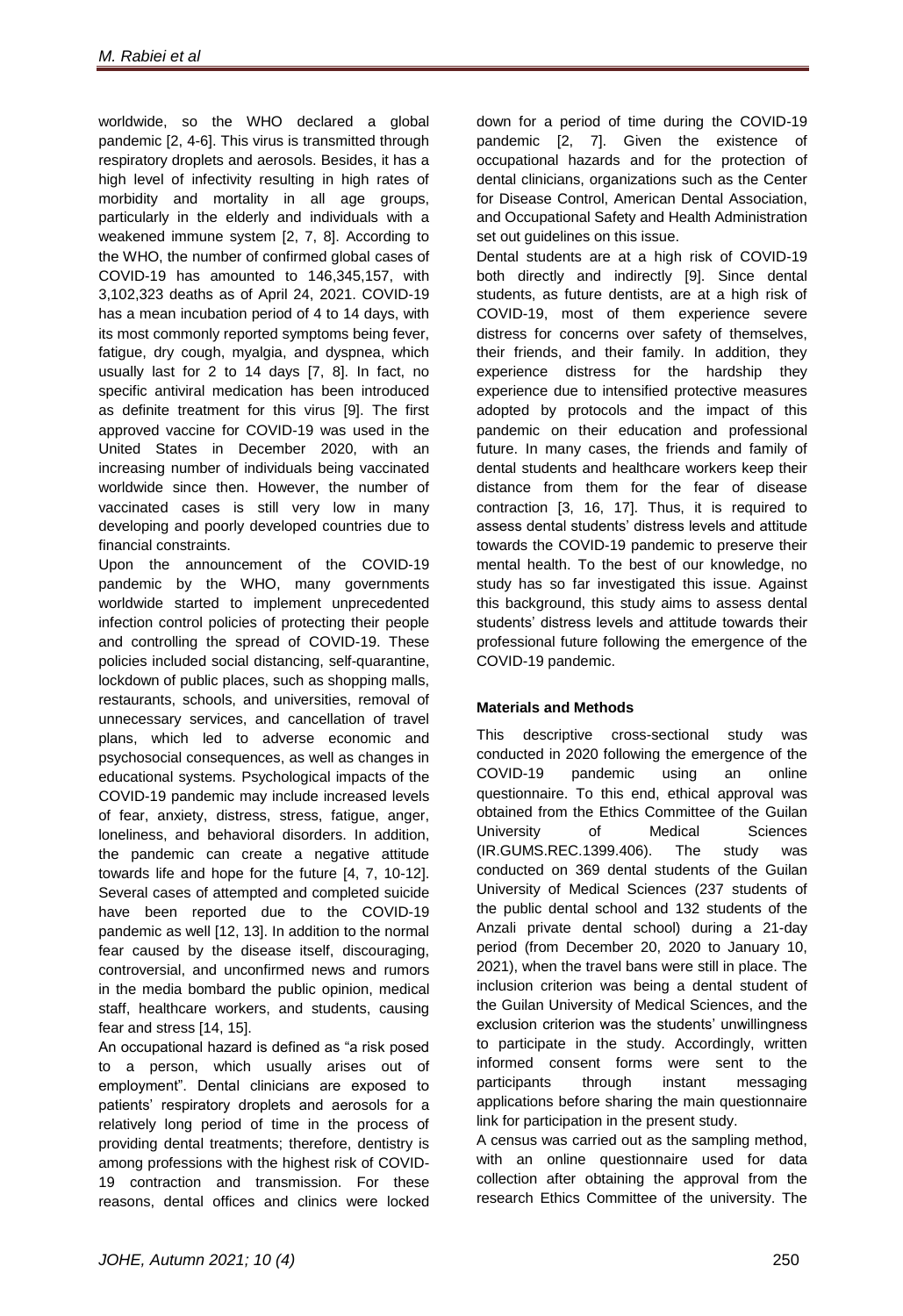questionnaire was designed using the Porsline website ([https://survey.porsline.ir\)](https://survey.porsline.ir)/), and its link was shared among the students via instant messaging applications (WhatsApp, Telegram, or other instant messaging applications).

The questionnaire included four fields. The first field asked questions about demographic information of the participants, including their age, gender, academic level (educational year meant 1<sup>th</sup> to  $7<sup>th</sup>$  academic years), type of the dental school (Rasht public school or Anzali private school), and place of residence (dormitory or household). The second field included five questions adopted from European academic dental institutions about current academic status of the dental students [2]. These questions were about the current status of the country (normal conditions in the country with no changes in daily activities, some restrictions on relocation/or closure of the universities in some areas, closure of schools or universities across the country, nationwide travel restrictions, social distancing, and regulations concerning staying at home for unnecessary business owners). Besides, they revolved around dental school status (normally open, open but with limited/or no access given to undergraduate students, open but with limited/or no access given to undergraduate students and staff, closed with no access given to undergraduate students and staff), treatment procedures currently adopted in the dental clinic of

the university (available as usual, only treatments without aerosol generation, only emergency dental treatments, only urgent dental treatments, dental treatments provided to volunteer patients, no treatments available), individuals qualified for providing treatment to patients (undergraduate students for clinical practices, undergraduate students for non-clinical practices, postgraduate students for clinical practices, employees working in clinical departments), and measures taken to prevent COVID-19 transmission in the university clinic (written instructions, standard local protocols, and national instructions). The third field included 8 questions regarding dental students' distress levels caused by COVID-19. It is worth noting that the questions were direct with dichotomous yes/no answer choices. Accordingly, a "yes" answer scored 1 and a "no" answer scored 0. In addition, higher total scores indicated higher levels of distress (Table 1).

The fourth field included 17 questions regarding the students' attitude towards their professional future. The questions had dichotomous yes/no answer choices, except for one question concerning occupational safety with four answer choices (medical, pharmacological, veterinary, and non-medical). The total score of 16 questions ranged from zero to 16. Besides, higher total attitude scores indicated a more negative attitude towards professional future (Table 2).

**Table 1.** Frequency distribution of responses to questions regarding the distress caused by the COVID-19 pandemic among dental students of the Guilan University of Medical Sciences in 2020-2021

| Distress of dental students caused by the                                        | Number (percentage) | P-value    |            |
|----------------------------------------------------------------------------------|---------------------|------------|------------|
| <b>COVID-19 pandemic</b>                                                         | <b>No</b>           | <b>Yes</b> |            |
| Do you agree with the statement that 'COVID-19<br>is an unpredictable disease?'  | 60 (16.3)           | 309(83.7)  | $< 0.001*$ |
| Does thinking about COVID-19 make you feel<br>sad?                               | 152 (41.2)          | 217 (58.8) | $0.001*$   |
| Are you scared of COVID-19?                                                      | 211 (57.2)          | 158 (42.8) | $0.007*$   |
| Do you get nervous or anxious when hearing<br>about COVID-19 news?               | 227 (61.5)          | 142 (38.5) | $< 0.001*$ |
| Do you feel that you cannot focus on two<br>different subjects at the same time? | 250 (67.8)          | 119 (32.2) | $< 0.001*$ |
| Do you have heart palpitations when thinking<br>about COVID-19?                  | 308 (83.5)          | 61 (16.5)  | $< 0.001*$ |
| Do you have disrupted sleep due to the fear of<br><b>COVID-19?</b>               | 338 (91.6)          | 31(8.4)    | $< 0.001*$ |
| experience hand<br>numbness<br>when<br>Do you<br>thinking about COVID-19?        | 343 (93.0)          | 26(7.0)    | $< 0.001*$ |

Binomial test, \*P-value < 0.05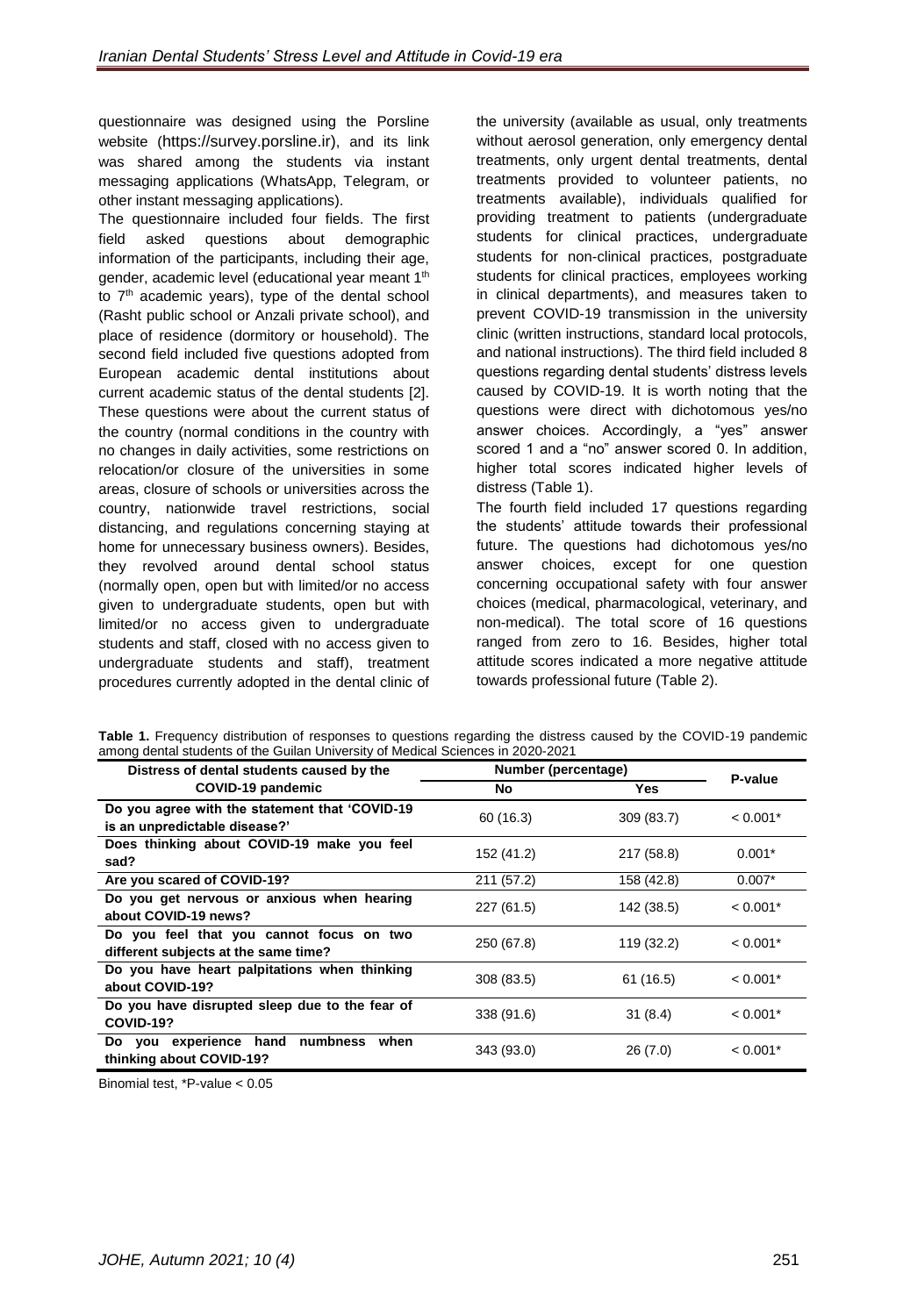|                               |                                                                                                                              | Number (percentage) |             |            |  |
|-------------------------------|------------------------------------------------------------------------------------------------------------------------------|---------------------|-------------|------------|--|
| <b>Domain</b>                 | <b>Attitude questions</b>                                                                                                    | <b>Yes</b>          | <b>No</b>   | P-Value    |  |
| <b>Academic future</b>        | Do you think that your academic<br>performance has been worsened?                                                            | 298 (80.8%)         | 71 (19.2%)  | $< 0.001*$ |  |
|                               | Are you worried about falling behind in<br>your education due to the lockdown?                                               | 283 (76.7%)         | 86 (23.3%)  | $< 0.001*$ |  |
|                               | Can the COVID-19 pandemic revolutionize<br>the future of dental education?                                                   | 277 (75.1%)         | 92 (24.9%)  | $< 0.001*$ |  |
|                               | Is COVID-19 a threat to your financial<br>future?                                                                            | 277 (75.1%)         | 92 (24.9%)  | $< 0.001*$ |  |
|                               | Has the COVID-19 pandemic changed the<br>structure of dental practice?                                                       | 272 (73.7%)         | 97 (26.3%)  | $< 0.001*$ |  |
| <b>Professional</b><br>future | Do you intend to stop providing dental<br>care services until the number of COVID-<br>19 patients starts descending?         | 174 (47.2%)         | 195 (52.8%) | 0.298      |  |
|                               | Are you afraid of losing your job due to<br>the COVID-19 pandemic?                                                           | 158 (42.8%)         | 211 (57.2%) | $0.007*$   |  |
|                               | Do you think that the COVID-19 pandemic<br>indicates the significance of public<br>health?                                   | 354 (95.9%)         | 15 (4.1%)   | $< 0.001*$ |  |
| COVID-19<br>transmission      | Are you worried about contracting COVID-<br>19 from your university/workplace and<br>transmitting it to your family members? | 353 (95.7%)         | 16 (4.3%)   | $< 0.001*$ |  |
|                               | Does the provision of dental care services<br>to a patient suspected of COVID-19 make<br>you anxious?                        | 324 (87.8%)         | 45 (12.2%)  | $< 0.001*$ |  |
|                               | Are you worried about contracting COVID-<br>19 from your patients or colleagues?                                             | 288 (78%)           | 81 (22%)    | $< 0.001*$ |  |
|                               | Does talking to your patient at a close<br>distance make you anxious?                                                        | 266 (72.1%)         | 103 (27.9%) | $< 0.001*$ |  |
|                               | Does living in a dormitory make you<br>anxious?                                                                              | 259 (70.2%)         | 110 (29.8%) | $< 0.001*$ |  |
| <b>Field of</b><br>education  | Did you choose the dental profession out<br>of your own interest?                                                            | 327 (88.6%)         | 42 (11.4%)  | < 0.001    |  |
|                               | Would you blame your parents if they<br>forced you to choose dentistry as your<br>future career?                             | 28 (7.6%)           | 341 (92.4%) | $< 0.001*$ |  |
|                               | Are you interested in changing your field<br>of education in this semester or in the<br>next one?                            | 45 (12.2%)          | 324 (87.8%) | $< 0.001*$ |  |

**Table 2.** Frequency distribution of responses to the questions regarding Guilan University of Medical Sciences dental students' attitude towards professional future in 2020-2021

\* Binomial test, \*P-value < 0.05

To determine the content validity of the questionnaire, it was administered to 9 experts. Accordingly, the content validity index (based on the Waltz and Basel method) [18] and the content validity ratio (based on the Lawshe's table) [19] were calculated at 0.84 and 0.88, respectively. Given that a content validity index  $> 0.79$  was considered acceptable, and that the minimum acceptable content validity ratio was 0.78 for the 9 experts according to the Lawshe's table, the content validity of the questionnaire was confirmed [19]. Besides, to validate the questionnaire, a pilot study was conducted on 10 students. To assess test-retest reliability, the questionnaire was administered once more to the students after 10 days, and the Pearson's correlation coefficient was calculated. Accordingly, the test-retest reliability of the questionnaire was found to be excellent  $(r =$ 0.895, a large size effect) [20].

Both convenience and snowball sampling methods were employed for maximum participation. The students received the link to the online questionnaire via the messengers of WhatsApp, Telegram, or other instant messaging applications. In the convenience sampling method, the researcher provided the questionnaire to the participants one by one. On the other side, in the snowball sampling method, the participants sent the questionnaire to each other. Next, the response rate was calculated.

Frequency and percentage values were calculated for the qualitative variables, with the mean and standard deviation values reported for the quantitative variables. In addition, data were expressed in tables and graphs. Normal distribution of the data was analyzed using the the Kolmogorov-Smirnov test as well as kurtosis and skewness formulas. Besides, the Mann-Whitney U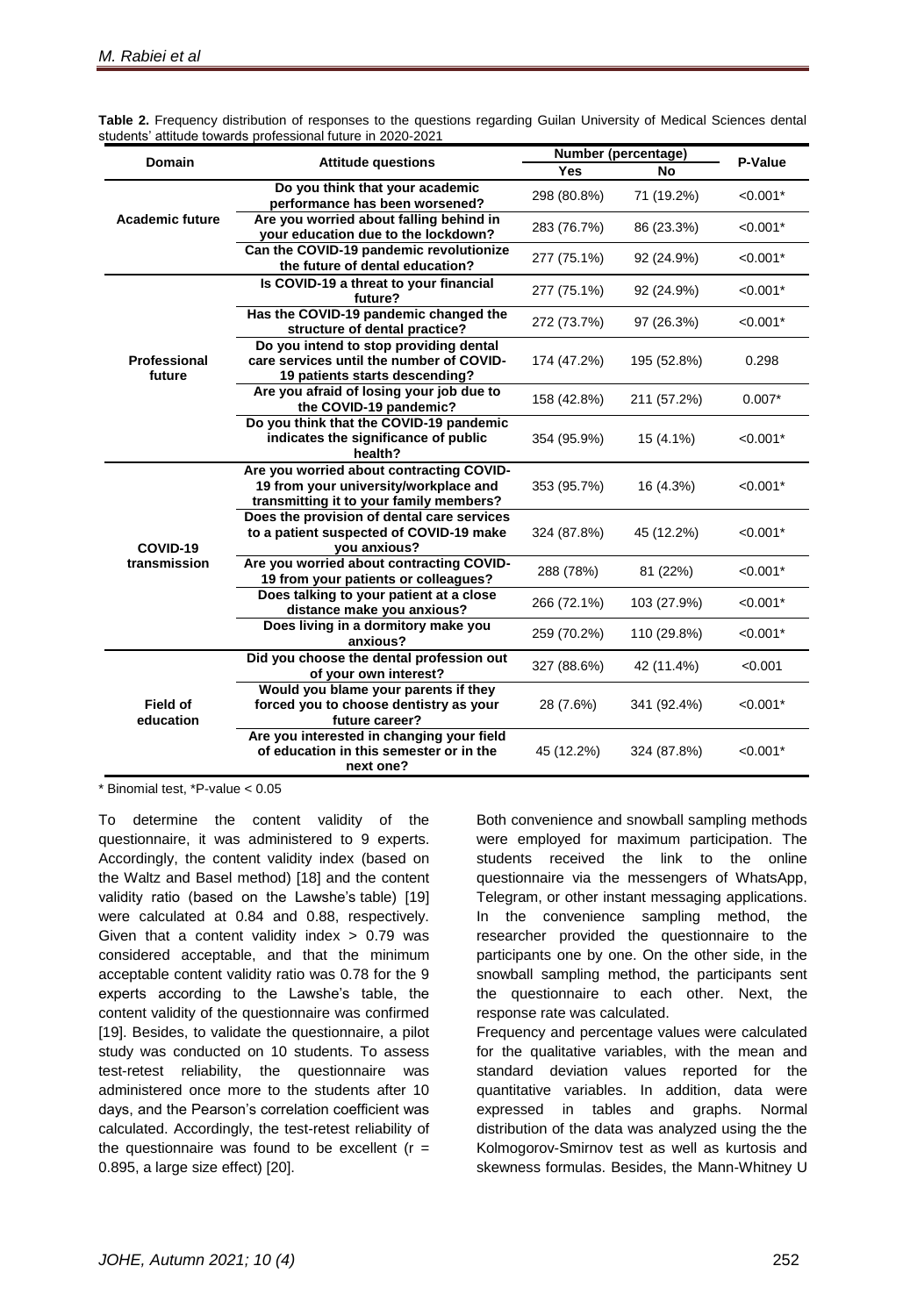and Kruskal-Wallis tests as well as the Spearman's correlation coefficient were employed for the data not distributed normally. Furthermore, the chisquared test or the Fisher's exact test was used to analyze the correlation between the relation variables. The binomial test was used to compare the frequency distribution of yes and no answers of the dental students to the questions about their distress and attitude towards professional future as affected by the COVID-19 period. The backward multiple logistic regression model was used to examine the relationship between independent predictors and the attitude. In this model, attitude scores higher than the mean equaled 1 and indicated a more negative attitude. In contrast, attitude scores smaller than the mean equaled zero and indicated a more positive attitude. All statistical analyses were performed using SPSS Statistics version 24.0 at a significance level of 0.05.

## **Results**

Out of 405 dental students of the Guilan University of Medical Sciences (attending the Rasht dental school and the Anzali private dental school), 369 filled out the online questionnaire (response rate = 91%). Besides, out of 369 students, 132 were attending the Anzali private dental school, and 237 were attending the Rasht dental school. The mean age of the dental students was  $23.3 \pm 3.1$  (within the range of 18-54 years). In addition, the majority of the dental students were from 20 to 25 years old (71%).

The dental students included 190 females (51.5%) and 179 males (48.5%). Besides, the majority of the participants were 6th year dental students (20.6%), while 3rd year dental students were the minority (13.28%). In addition, most of the students were living in their household (88.9%).

Regarding the country's current status, the majority of the students (66%) complained about bans on traveling between cities and mentioned the lockdown of the university at some specific times (in response to questions about the university's status). Comparison of the frequency distribution of the responses to questions about the the country's current status in the COVID-19 pandemic showed a significant difference in the opinions of the two groups of the students  $(P > 0.001,$  Table 1). Concerning the university's status, about 90% of the students complained about attendance limitations (red, orange, and yellow flags indicating COVID-19 status). Besides, 38.21% reported that only urgent dental measures had to be adopted for patients. The difference in this respect was significant between the two groups of the dental

students ( $P < 0.001$ ). The majority of the students (58.8%) reported that undergraduate dental students would not participate in clinical procedures. Besides, 67.48% of the students believed that their university followed national guidelines on confronting the COVID-19 pandemic. The majority of the dental students (83.7%) reported that the future of the COVID-19 pandemic would be unknown ( $P < 0.001$ ). Nonetheless, they did not display clinical symptoms of distress caused by the COVID-19 pandemic (anxiety, poor concentration, etc.). The mean score of distress was significantly higher in the female dental students than in the male ones  $(3.4 \pm 2 \text{ versus } 2.4$  $± 1.7, P < 0.001$ ).

According to the dental students' responses to the questions about their attitude towards their professional future, the majority of them had a negative attitude towards contracting COVID-19 and transmitting it to their family members, colleagues, and other patients  $(P < 0.001)$  (Table 2). Besides, the majority of the students had a negative attitude towards their academic future (P < 0.001). The students' attitude towards their professional future was negative due to the adverse economic impacts of COVID-19 and changes in the structure of the dental profession; however, they were not worried about losing their job in the future. In addition, 88% of the students declared that they chose this profession based on their own interest and were not willing to change it despite the emergence of the COVID-19 pandemic. Considering the occupational safety reduced by the COVID-19 pandemic, the dental students of the Rasht Dental School (45.6%) believed that non-medical fields were safer, while the majority (44.7%) of those attending the Anzali Private Dental School considered pharmacology on the top of the list in terms of occupational safety. Besides, the difference in the opinions of the dental students of the two dental schools was significant in this respect  $(P = 0.014)$ .

The mean score of the students' attitude towards professional future was significantly higher in females than in males  $(11.10 \pm 2.52$  versus 10.47  $\pm$  2.64, P = 0.01). Besides, the difference in the attitude of the students attending the two dental schools was significant, with negative attitudes having had a higher frequency among the dental students of the Rasht Dental School ( $P = 0.009$ ).

Table 3 shows the measures of central dispersion for distress as well as scores of the dental students' attitude towards their professional future. The Kolmogorov-Smirnov test showed that the data on total distress and attitude scores did not have a normal distribution ( $p < 0.001$ ), with the distribution of distress scores having had positive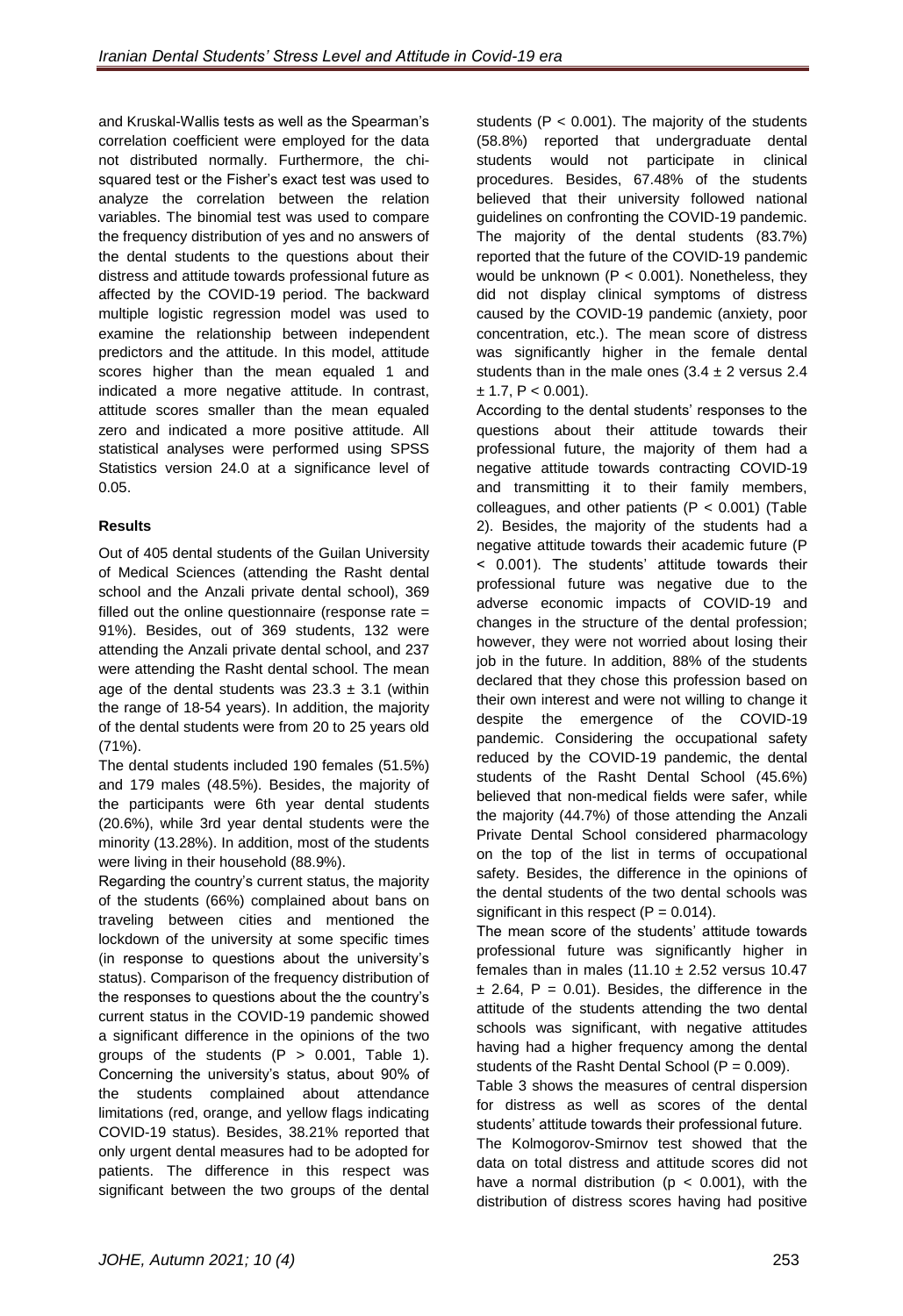skewness. This finding indicates that the majority of the dental students had a low level of distress. The distribution of attitude scores had negative

skewness (-0.855  $\pm$  0.127), indicating that the majority of the dental students had a negative attitude towards their professional future.

**Table 3.** Measures of central dispersion for scores of distress and attitude of the dental students at the Guilan University of Medical Sciences towards their future profession in 2020-2021

| Variables       | Mean $\pm$ Std. deviation | Median | Lower bound | Upper bound | P-value     |
|-----------------|---------------------------|--------|-------------|-------------|-------------|
| Distress (0-8)  | $2.88 + 1.92$             | 3.00   | 2.68        | 3.08        | $< 0.001$ * |
| Attitude (0-16) | $10.79 \pm 2.60$          | 11.00  | 10.53       | 11.06       | $< 0.001$ * |

Kolmogorov-Smirnov test; \* P-value < 0.05

According to the Spearman's correlation matrix, the academic level had a significant correlation with the occupational distress score ( $P = 0.043$ ,  $r =$ 0.105). This means that the occupational distress score increased with an increase in the academic level. In addition, a significant correlation was found between the distress score and the score of the attitude towards professional future ( $P < 0.01$ , r  $= 0.574$ ). In other words, with an increase in the occupational distress score, the negative attitude towards professional future increased as well.

According to the scatter plot of the data, the regression line indicates that the correlation between the attitude score and the distress level has been ascending so that per one unit of increase in the occupational distress score, the score of attitude towards professional future increased by a 0.72 unit ( $β = 0.72$ ). Accordingly, 28% of the changes in the attitude towards

professional future could be predicted based on the students' occupational distress score  $(R2 =$ 0.28).

Table 4 shows the relationship between occupational distress and the score of the attitude towards professional future in both unadjusted and adjusted models based on personal and educational variables, using the backward multiple logistic regression model.

The correlation between the occupational distress score and the attitude towards professional future during the COVID-19 pandemic was significant in both adjusted and adjusted models based on personal and educational variables (P < 0.001). In the adjusted model, with an increase in the distress score, the odds of a more negative attitude (scores higher than the mean) increased by 1.96 times (odds ratio: 1.962).

**Table 4.** The correlation between occupational distress and the attitude score with and without adjustment of the effects of personal and educational variables using the multiple logistic regression model among the dental students of the Guilan University of Medical Sciences in 2020-2021

| <b>Variables</b>           |                                  | B        | <b>S.E.</b> | P-value    | <b>OR</b> | 95% CI<br><b>OR</b> |              |
|----------------------------|----------------------------------|----------|-------------|------------|-----------|---------------------|--------------|
|                            |                                  |          |             |            |           | Lower               | <b>Upper</b> |
| <b>Unadjusted</b><br>model | <b>Distress</b>                  | 0.676    | 0.090       | $*$ <0.001 | 1.965     | 1.647               | 2.346        |
|                            | Age                              | $-0.007$ | 0.042       | 0.867      | 0.993     | 0.914               | 1.079        |
|                            | Gender (male/female ratio)       | $-0.044$ | 0.257       | 0.863      | 0.957     | 0.578               | 1.582        |
|                            | <b>Academic level</b>            | 0.032    | 0.081       | 0.692      | 1.033     | 0.881               | 1.211        |
|                            | <b>University (Rasht/Anzali)</b> | 0.756    | 0.273       | $*0.006$   | 2.130     | 1.246               | 3.641        |
|                            | <b>Place of residence</b>        | 0.734    | 0.400       | 0.067      | 2.084     | 0.951               | 4.569        |
|                            | <b>Constant</b>                  | $-2.352$ | 1.050       | $*0.025$   | 0.095     |                     |              |
| <b>Adjusted</b><br>model   | <b>Distress</b>                  | 0.674    | 0.088       | $*<0.001$  | 1.962     | 1.652               | 2.331        |
|                            | <b>University (Rasht/Anzali)</b> | 0.775    | 0.265       | $*0.003$   | 2.170     | 1.292               | 3.646        |
|                            | <b>Place of residence</b>        | 0.737    | 0.401       | 0.066      | 2.090     | 0.953               | 4.582        |
|                            | <b>Constant</b>                  | $-2.406$ | 0.511       | $*$ <0.001 | 0.090     |                     |              |

\*P-value < 0.05; B = Unstandardized Regression Coefficient; S.E. = Standard Error; OR = Odds Ratio; CI = Confidence Interval

In the adjusted model, in addition to occupational distress, the university and the place of residence were found to be predictors of the attitude towards professional future. As Table 4 shows, the dental students of the Rasht Dental School had a negative attitude by 2.17 times more than that of the dental students of the Anzali Private Dental

School (odds ratio = 2.17, 95% CI: 1.292-3.646). Although the place of residence was found to be a predictor in the adjusted model, its effect was borderline significant ( $P = 0.06$ ; p-values within the range of 0.05-0.1 were considered borderline significant). In addition, the dental students living in households had a more negative attitude towards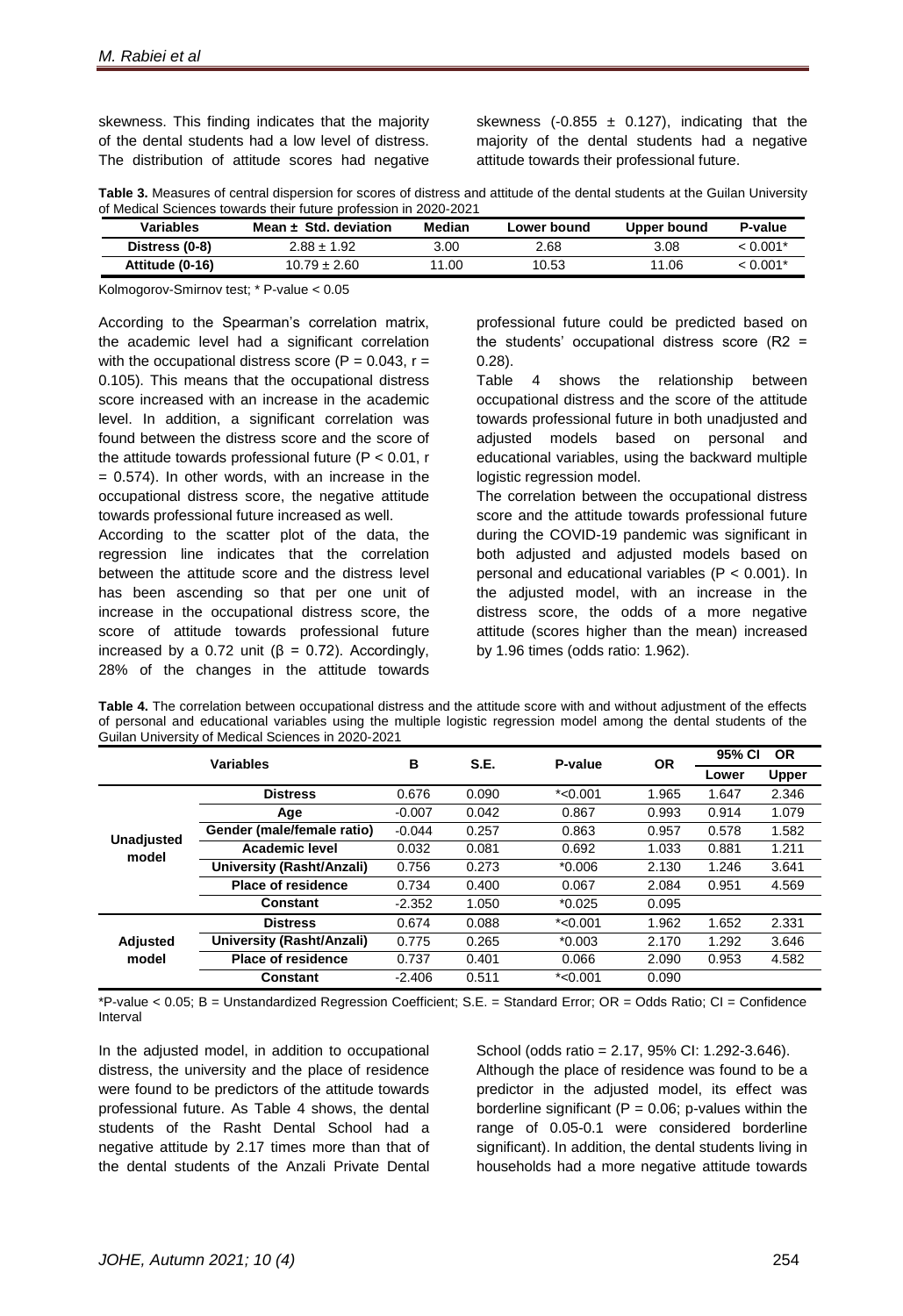their professional future than those living in dormitories (odds ratio = 2.09, 95% CI: 0.953- 4.582).

## **Discussion**

The emergence of the COVID-19 pandemic and its consequent extensive lockdowns adversely affected the lifestyle and mental health of many individuals worldwide. This study assessed the level of distress and the attitude of the dental students of the Guilan University of Medical Sciences towards their professional future, following the COVID-19 pandemic.

Stress is the normal reaction of human beings to internal and external stimuli. However, it occurs in case of severe or continuous pressure [21]. Against this background, the results showed that the majority of the dental students perceived distress and had positive skewness in this respect. However, its long-term consequences had a negative effect on their professional future (negative skewness). Given that COVID-19 mainly targets the elderly or people with a weakened immune system, distress symptoms can be rarely expected in dental students [22].

The dental students considered COVID-19 an unpredictable disease and stated that thinking about it would frustrate them. This finding was expected given the propensity of the students for continuously updating their information using the media and different resources, for a new article is published every 4 seconds regarding COVID-19 and its different aspects [23-25].

A similar study on the Iranian medical students during the COVID-19 pandemic showed relatively high levels of anxiety and depression among them [26]. According to several studies, the prevalence of depression and distress during the COVID-19 pandemic ranged from 12 to 59% [27-29]. During the Middle East respiratory syndrome epidemic, around one-fourth of the people experienced mild to moderate levels of anxiety [30]. Different reported prevalence rates could be attributed to differences in measurement methods and tools as well as socioeconomic status of different individuals [31].

Fear is an adaptive form of response that leads to the accumulation of energy to confront potential threats. Fear of contracting a disease leads to intensifying some hygienic measures, such as washing hands and self-quarantine during a pandemic. Nonetheless, if the magnitude of fear does not match the threat, it will be problematic for both the individual and the society, thereby resulting in the development of psychological

conditions [32]. Around half of the participants in this study expressed high levels of fear of COVID-19. A similar study reported fear and hopelessness among individuals in self-quarantine [33].

The present study revealed a higher level of distress and a more negative attitude among the female students than in the males, which was in agreement with previous findings [30, 34-37]. However, another study found no significant differences in this respect between males and females [38]. The present study, similar to a previous one, showed that the level of stress increased by an increase in the academic level of dental students [39]. Freshman dental students possibly have a higher level of hope for controlling this pandemic and compensating the wasted time, while senior ones feel that their valuable time has been wasted. A previous study, however, found no significant differences in this respect [38].

The current study results revealed that the students' negative attitude was mainly because of their fear of contracting COVID-19 and transmitting it to their family members. Fear of disease transmission has been discussed by some previous studies as well [40-41]. Asymptomatic carriers are the other reason for the negative attitude among the students [42].

In terms of the near and distant future, the dental students had a more negative attitude towards their academic status rather than professional status. As of the announcement of the pandemic until the time this study was conducted, frequent unscheduled lockdowns impaired the process of education and training of dental students at universities, which adversely affected dental offices and clinics [32, 38, 41] According to the WHO, about 60 vaccines are currently undergoing clinical trials. However, no definite treatment has yet been found for COVID-19. Besides, long-term possible complications and/or side effects of the vaccines with confirmed efficacy have yet to be unveiled. Moreover, vaccines are not available to all nations, and the occurrence of several mutations in the viral genome questions the efficacy of the vaccines [43-45]. All these factors further contributed to the dental students' negative attitude towards their education and profession in the future. The economic burden of the pandemic is another factor responsible for the dental students' negative attitude towards their profession in the future.

In the present study, the distress and attitude scores had a positive correlation so that dental students with higher levels of distress had a more negative attitude towards future. Thus, distress can be considered as a predictor of the negative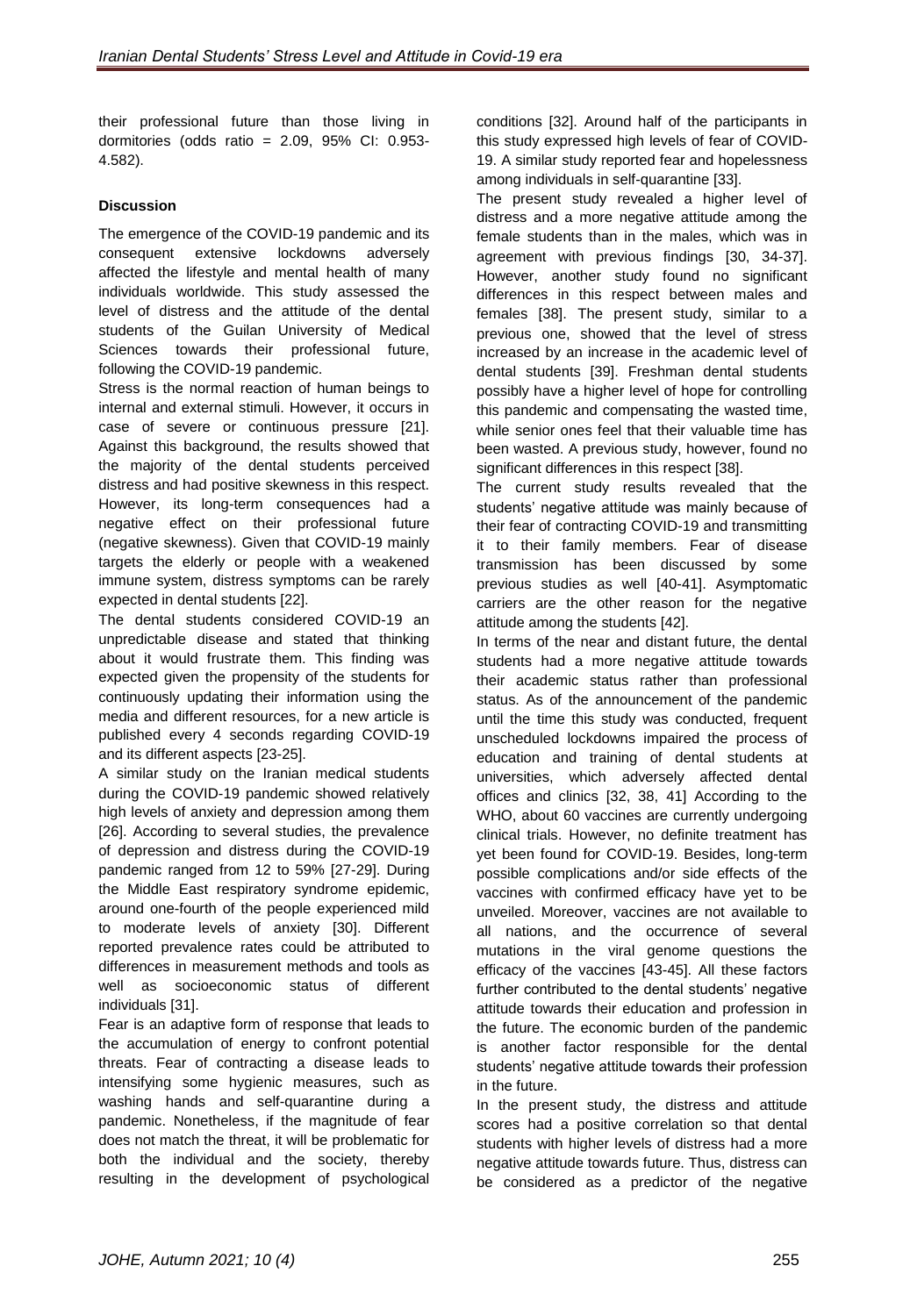## attitude.

Despite the dental students' stress and negative attitude towards their education and profession in the future, about 90% of them stated that they chose this profession based on their interest and were still determined to continue their education, being unwilling to change their field of education. Some of the limitations of this study were the lack of access to the internet by some students, problems in opening the link, and unwillingness of some of them to participate in the study. It is recommended that similar studies be conducted on students from different provinces of the country and from different fields of medical sciences to make comparisons among disciplines and regions.

## **Conclusion**

According to the results, the dental students had a low level of distress despite having a negative attitude towards their education and profession in the future. Besides, the results showed that the dental students were mainly concerned about contracting COVID-19 and transmitting it to their family members as well as educational problems. These concerns could be largely obviated though formulating correct strategies by authorities and providing students with personal protective equipment.

## **Acknowledgement**

We would like to thank all the students who participated in this study.

**Conflict of interest:** None declared.

### **References**

- 1. Cucinotta D, Vanelli M. WHO Declares COVID-19 a Pandemic. Acta Biomed 2020; 91(1):157- 60.
- 2. Quinn B, Field J, Gorter R, Akota I, Manzanares MC, Paganelli C, et al. COVID‐19: The immediate response of european academic dental institutions and future implications for dental education. Eur J Dent Educ 2020; 24(4):811-4.
- 3. Sethi BA, Sethi A, Ali S, Aamir HS. Impact of Coronavirus disease (COVID-19) pandemic on health professionals. Pak J Med Sci 2020; 36(COVID19-S4):S6-11.
- 4. Boccia S, Ricciardi W, Ioannidis JPA. What Other Countries Can Learn From Italy during the COVID-19 Pandemic. JAMA Intern Med 2020; 180(7):927-8.
- 5. Lai CC, Liu YH, Wang CY, Wang YH, Hsueh SC, Yen MY, et al. Asymptomatic carrier state,

acute respiratory disease, and pneumonia due to severe acute respiratory syndrome coronavirus 2 (SARS-CoV-2): Facts and myths. J Microbiol Immunol Infect 2020; 53(3):404-12.

- 6. Tsang HF, Chan LWC, Cho WCS, Yu ACS, Yim AKY, Chan AKC, et al. An update on COVID-19 pandemic: the epidemiology, pathogenesis, prevention and treatment strategies. Expert Rev Anti Infect Ther 2021; 19(7):877-88.
- 7. Ladhani SN, Amin-Chowdhury Z, Davies HG, Aiano F, Hayden I, Lacy J, et al. COVID-19 in children: analysis of the first pandemic peak in England. Arch Dis Child 2020; 105(12):1180-5.
- 8. Wang L, Wang Y, Ye D, Liu Q. Review of the 2019 novel coronavirus (SARS-CoV-2) based on current evidence. Int J Antimicrob Agents 2020; 55(6):105948.
- 9. Meng L, Hua F, Bian Z. Coronavirus Disease 2019 (COVID-19): Emerging and Future Challenges for Dental and Oral Medicine. J Dent Res 2020; 99(5):481-7.
- 10. Segars J, Katler Q, McQueen DB, Kotlyar A, Glenn T, Knight Z, et al. Prior and novel coronaviruses, Coronavirus Disease 2019 (COVID-19), and human reproduction: what is known? Fertil Steril 2020; 113(6):1140-9.
- 11. Xu X, Chen P, Wang J, Feng J, Zhou H, Li X, et al. Evolution of the novel coronavirus from the ongoing Wuhan outbreak and modeling of its spike protein for risk of human transmission. Sci China Life Sci 2020; 63(3):457-60.
- 12. Zhou P, Yang XL, Wang XG, Hu B, Zhang L, Zhang W, et al. A pneumonia outbreak associated with a new coronavirus of probable bat origin. Nature 2020; 579(7798):270-3.
- 13. Ding N, Zhao K, Lan Y, Li Z, Lv X, Su J, et al. Induction of Atypical Autophagy by Porcine Hemagglutinating Encephalomyelitis Virus Contributes to Viral Replication. Front Cell Infect Microbiol 2017; 7:56.
- 14. Brailovskaia J, Cosci F, Mansueto G, Margraf J. The relationship between social media use, stress symptoms and burden caused by coronavirus (Covid-19) in Germany and Italy: A cross-sectional and longitudinal investigation. J Affect Disord Rep 2021; 3:100067.
- 15. Hashan MR, Smoll N, King C, Ockenden-Muldoon H, Walker J, Wattiaux A, et al. Epidemiology and clinical features of COVID-19 outbreaks in aged care facilities: A systematic review and meta-analysis. EClinicalMedicine 2021; 33:100771.
- 16. Fallahi HR, Keyhan SO, Zandian D, Kim SG, Cheshmi B. Being a front-line dentist during the Covid-19 pandemic: a literature review. Maxillofac Plast Reconstr Surg 2020; 42(1):12.
- 17. Filatov A, Sharma P, Hindi F, Espinosa PS. Neurological Complications of Coronavirus Disease (COVID-19): Encephalopathy. Cureus 2020; 12(3):e7352.
- 18. Waltz CF. Nursing Research: Design, Statistics, and Computer Analysis. 1st ed. [Philadelphia,](https://en.wikipedia.org/wiki/Philadelphia) [United States:](https://en.wikipedia.org/wiki/United_States) F. A. Davis Co.; 1981.